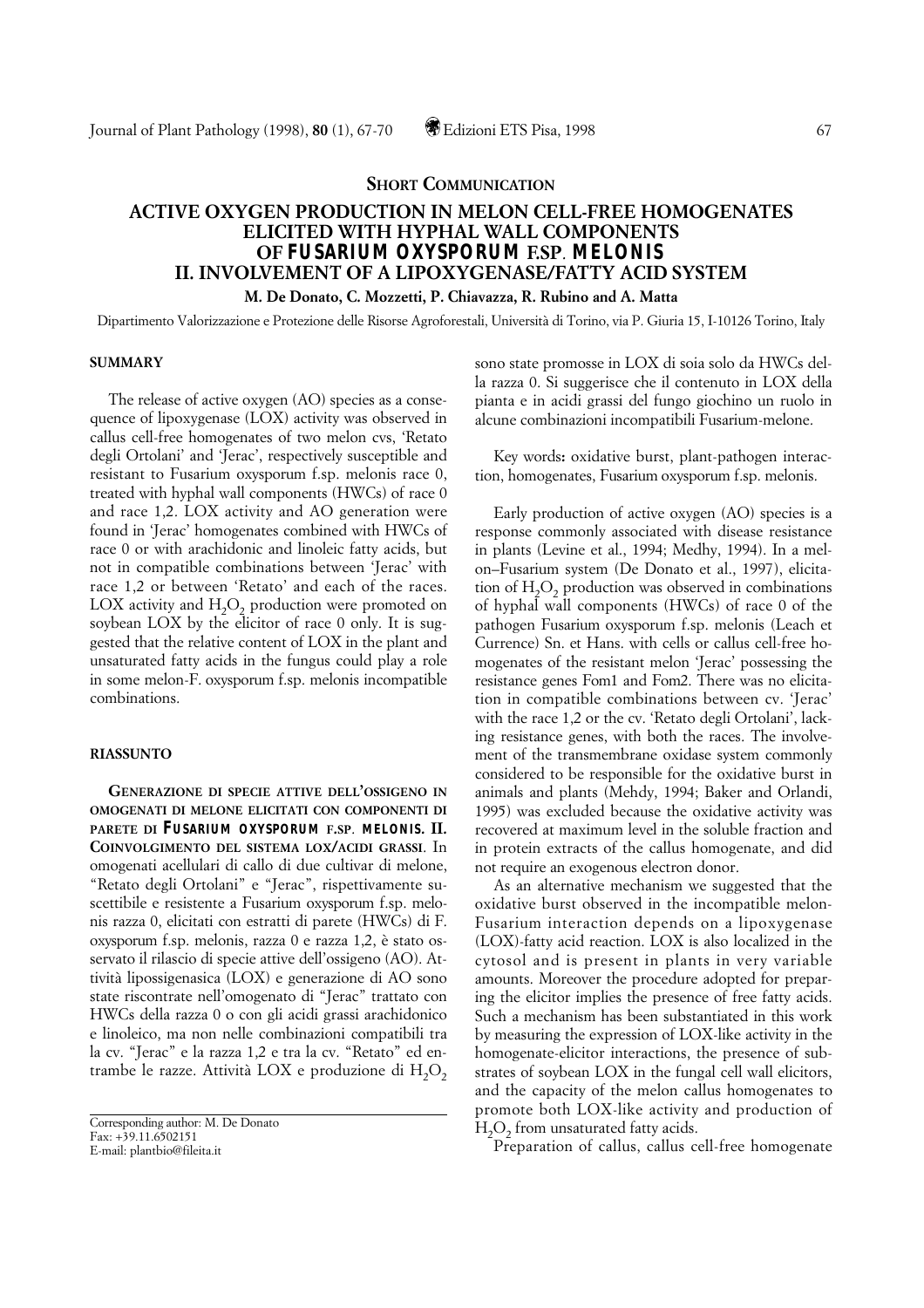and elicitor, and  $H_2O_2$  determination were as reported by De Donato et al. (1997). Most of the experiments were done with supernatant obtained after centrifugation of the crude homogenate at 10,000 *g* for 10 min.

LOX activity was determined spectrophotometrically by measuring the conjugated diene absorption at 234 nm (Tappel, 1962). The reaction mixture contained 1950 µl of 0.05 M MOPS buffer (pH 7.2), 10 µl of 8 mM fatty acid (linoleic or arachidonic acid) or 6 µl of HWC preparation, and 10 to 40 µl of enzyme solution (homogenate or soybean LOX, Sigma L-7395). The reaction, conducted at room temperature, was initiated by the addition of the substrate solution.

Presence of fatty acids was detected by measuring the fluorescence decay of ADIFAB (Molecular Probes, Inc., Eugene, USA). This is a fluorescent indicator of free fatty acids, consisting of a polarity-sensitive fluorescent probe (acrylodan;  $\lambda_{ex} \sim 432$  nm,  $\lambda_{em}$  390 nm) conjugated to a protein (FABP; 15,000 daltons) with high binding affinity for free fatty acids. When a fatty acid is added to the fluorophore solution, the fluorescence decay is proportional to the fatty acid concentration (Haugland, 1996).

LOX activity was observed in the melon cell-free homogenate of cv. 'Jerac' challenged by the elicitor of the avirulent race 0 of F. oxysporum f.sp. melonis but not in the compatible interactions 'Jerac'-race 1,2 and 'Retato'- race 0 and race 1,2 (Fig.1). These results coincide exactly with those of H<sub>2</sub>O<sub>2</sub> production (De Donato et al., 1997).

LOX-like activity and  $H_2O_2$  generation were promoted on soybean LOX by the elicitor of race 0 only (Fig.2).

Marked dose-dependent decay in fluorescence of the probe ADIFAB occurred with the elicitor from race 0 but not with that from race 1,2, revealing the presence of unsaturated fatty acids in race 0 only (Fig.3).

The AO scavengers Tiron and catalase almost completely inhibited fluorescence decay in race 0-soybean LOX combination without affecting the production of fatty acid hydroperoxides (Table 1), thus confirming that the pyranine fluorescence decay is due to AO produced by the lipoxygenase activity.

LOX-like activity (Fig.4) and  $H_2O_2$  production (Fig.5) were induced by arachidonic and linoleic unsatured fatty acids in the cell-free homogenate of the resistant cv. 'Jerac' but not in the susceptible cv. 'Retato'.

The results confirm the hypothesis that the release of AO by melon cell homogenate challenged by F. oxysporum f.sp. melonis cell wall elicitors is LOX dependent. Moreover they show that LOX activity is markedly higher in the melon cultivar 'Jerac', containing the resistance genes Fom1 and Fom2 and that only the fungal cell wall preparation of the avirulent race 0 of F. oxysporum f.sp. melonis contains substrate for LOX.



**Fig.1.** Effect of fungal elicitors on LOX-like activity, measured as hydroperoxide formation in cell-free homogenates of melon (100 µl ml-1). Fig. 1a:  $F_0 = HWCs$  (3 µl ml<sup>-1</sup>) from F. oxysporum f.sp. melonis, race 0, virulent on cv. 'Retato' (R) and avirulent on cv. 'Jerac' (J). Fig. 1b:  $F_{1,2}$  HWCs (3 µl ml<sup>-1</sup>) from F. oxysporum f.sp. melonis, race 1,2, virulent on both cvs 'Retato' (R) and 'Jerac' (J). Vertical bars represent SE (n = 3).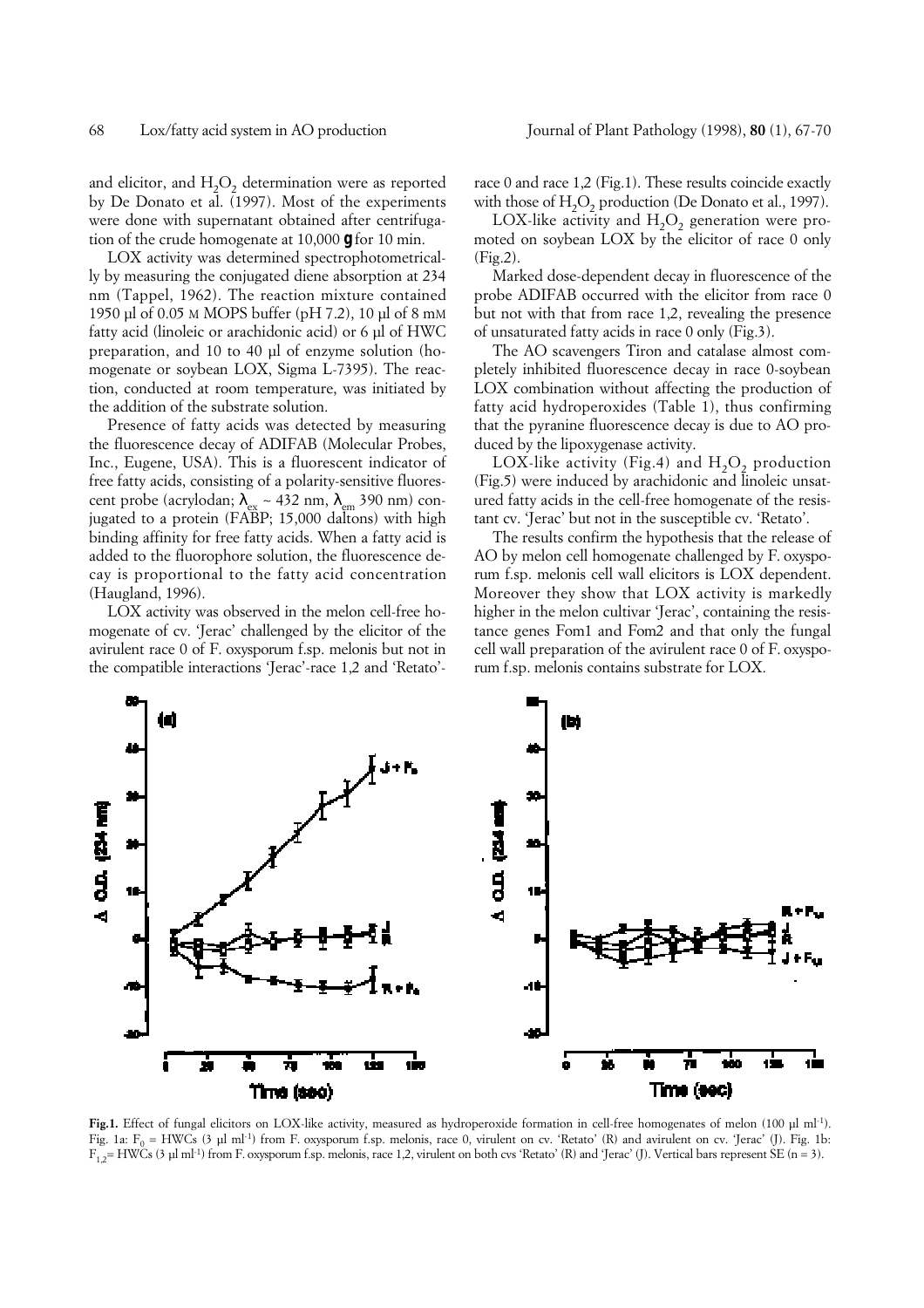

**Fig.2.** Effect of fungal elicitors on the formation of hydroperoxide (a) and quenching of pyranine fluorescence following production of H<sub>2</sub>O<sub>2</sub> (b) in soybean LOX (500 U ml<sup>-1</sup>).  $F_0 = HWCs$  from F. oxysporum f.sp. melonis, race 0, virulent on cv. 'Retato' (R) and avirulent on cv. 'Jerac' (J).  $F_{1,2}$  = HWCs from F. oxysporum f.sp. melonis, race 1,2, virulent on both cvs 'Retato' (R) and 'Jerac' (J). Vertical bars represent SE (n = 3).



**Fig.3.** Effect of fungal elicitors on the fluorescence quenching of ADI-FAB.  $F_0$  = HWCs from F. oxysporum f.sp. melonis, race 0.  $F_{1,2}$  = HWCs from F. oxysporum f.sp. melonis, race 1,2. Successive aliquots of fungal cell-wall extract were added to a 0.2 µM ADIFAB solution in Tris buffer (50 mM Tris, 1 mM EGTA, pH 8.0); the relative fluorescence (Rf) values were recorded within 10 seconds. The data reported are the means of four independent experiments,  $\pm$  the confidence interval (P=0.05).

**Table 1**. Effect of catalase and Tiron on the fluorescence quenching of pyranine and the activity of soybean LOX (hydroperoxide formation measured at 234 nm) in the presence of race 0 elicitor.

| Inhibitor                          | Inhibition $(\%)$ |                                       |
|------------------------------------|-------------------|---------------------------------------|
|                                    |                   | Pyranine decay O.D. increase (234 nm) |
| Catalase (200 U ml <sup>-1</sup> ) | > 90              | $\sim$ 0                              |
| Tiron $(2 \mu M)$                  | > 90              | $\sim$ 0                              |

This suggests that the relative content of LOX in the plant and unsaturated fatty acids in the fungus could play a role in some melon- F. oxysporum f.sp. melonis incompatible combinations, but no generalization is possible for the moment. Whereas the differences of eliciting activity between the virulent and the avirulent genotype have been constantly reproduced by different isolates and subcultures of the fungus, differences in LOX activity between other melon genotypes, susceptible or carrying the resistance genes Fom1 and Fom2 have been, in preliminary assays, not always consistent.